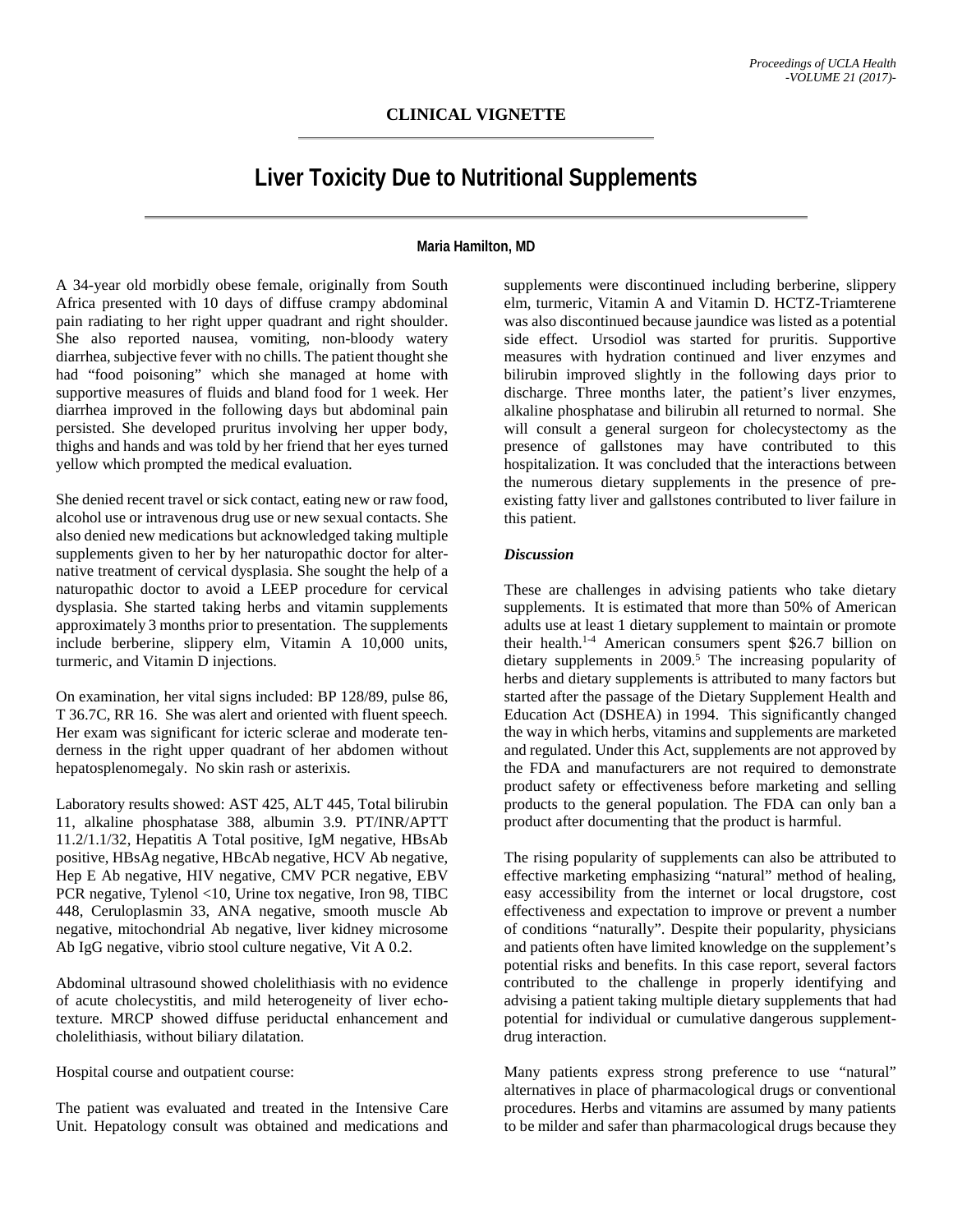are "natural". For some patients, the use of dietary supplements represent an effort to take control of their health. In some cultures, herbs and "traditional" medicine are an important part of daily life, passed down for generations. Some patients turn to supplements after failure from conventional medicine, while others use them as a quick "fix" cure to a problem. This cure can be obtained without a physician visit, lifestyle changes or unpleasant procedures.<sup>6</sup> In this case, the patient underwent colposcopy for cervical dysplasia but required additional LEEP procedure which the patient declined. Instead patient avoided what she perceived as a painful and possibly traumatic procedure and sought help from a naturopathic doctor who prescribed a combination of berberine, slippery elm, Vitamin A, Vitamin D, and probiotics as alternative treatment. Vitamin A is a relatively safe vitamin when taken in safe doses. Most multivitamins contain less than 50,000 IU Vitamin A per capsule and this rarely leads to liver toxicity. However, if taken daily in the amount of 50,000 units or greater, it could lead to hypervitaminoses A. Hypervitaminoses A consists of mild elevation of liver enzymes, cholestatic hepatitis, non-cirrhotic portal hypertension, progressive fibrosis and cirrhosis. However, individual tolerability may vary and pre-existing steatosis, chronic alcohol consumption, concurrent use of other potentially hepatotoxic agents and young age may predispose individuals to develop liver toxicity from otherwise safe herbs and supplements. In addition to Vitamin A, the use of slippery elm, Vitamin D and berberine have each been implicated to cause liver toxicity.6

Many patients do not disclose their alternative medicine use to their health care providers. Although more than half of Americans use dietary supplements, a study showed that patients did not disclose their complementary and alternative medicine (CAM) use to their physicians for a variety of reasons. The primary reason given for nondisclosure was their primary physicians simply did not ask. The second most common reason was the belief that their primary physicians did not need to know their use of alternative medicine. Other reasons include physician disinterest, anticipation of a negative response from their physician and assumption that their physicians lacked knowledge regarding alternative medicine.<sup>7</sup> The highest rate of disclosure was seen in patients who had a consistent patientdoctor relationship.

Despite varying patient and physician attitudes towards dietary supplements, studies suggest most physicians have an open attitude toward alternative therapies but have limited ability to discuss alternative medicine issues due to an inadequate knowledge base.8 Many physicians believe they lack the training to respond to their patients' questions regarding dietary supplements. In a recent survey in which more than 80% of respondents were general practice physicians, 76% said they were "poorly informed" about herbal medicines.<sup>8,9</sup> Physicians need better education about supplement safety, efficacy and regulation and be able to discuss them openly with their patients.

Important steps to assist in promoting open discussion regarding alternative medicines.

1. Inquire about supplement use. Many patients may not volunteer information regarding their supplement use but are often willing to engage in a conversation about it when asked by their physicians. Physicians should encourage disclosure from their patients by asking directly and withholding judgment. It is important for physicians to be open regarding their level of understanding and express willingness to learn about specific vitamins, herbs and other supplements. Physicians need better education about supplement safety, efficacy and regulation and discuss them openly with their patients. By applying these measures, patients can make more informed decisions and possibly enhance or strengthen physician-patient relationship.

2. Discuss dietary supplement regulations. It is important to inform patients that under DSHEA, supplements do not require FDA approval before production or distribution. Dietary supplements are assumed to be safe unless proven otherwise. This is in marked contrast to regulation of drugs which requires extensive safety and efficacy data and FDA approval before making it available to the public.

3. Evaluate safety and efficacy of supplements. Despite increasing demand in the use of dietary supplements, many studies have failed to show evidence supporting their efficacy. When physicians encounter unfamiliar medication, herb or supplement, there are resources available to assist in providing needed information regarding safety and efficacy such as the National Institute of Health Center for Complementary and Alternative Medicine, Natural Medicines Comprehensive Database, Memorial Sloan Kettering Cancer Center Integrative Medicine and the Cochrane Library. The NIH Center of Complementary and Alternative Medicine has a database of  $100,000$  citations from traditional studies.<sup>1</sup> Other sites that contain meta-analyses can be found at the Cochrane Collaboration and NIH CCAM. APPENDIX A provides reliable informational resources for primary care physicians and other health care providers.

#### **APPENDIX A- Additional Information**

**U.S. Food and Drug Administration -** Information about the regulation of dietary supplements by the FDA can be found at www.fda.gov/Food/DietarySupplements/ default.htm. Adverse effects occurring with the use of dietary supplements should be reported to the FDA's MedWatch program, which collects and monitors this information (1-800-332-1088 or www.fda.gov/ Safety/MedWatch).

**National Center for Complementary and Alternative Medicine -** The NCCAM Clearinghouse provides information on the center and CAM therapies, including free publications and free federal database searches of the scientific and medical literature. The NCCAM (www.nccam.nih.gov) can be reached at vog.hin.maccn@ofni or by telephone at 1-866-464-3615.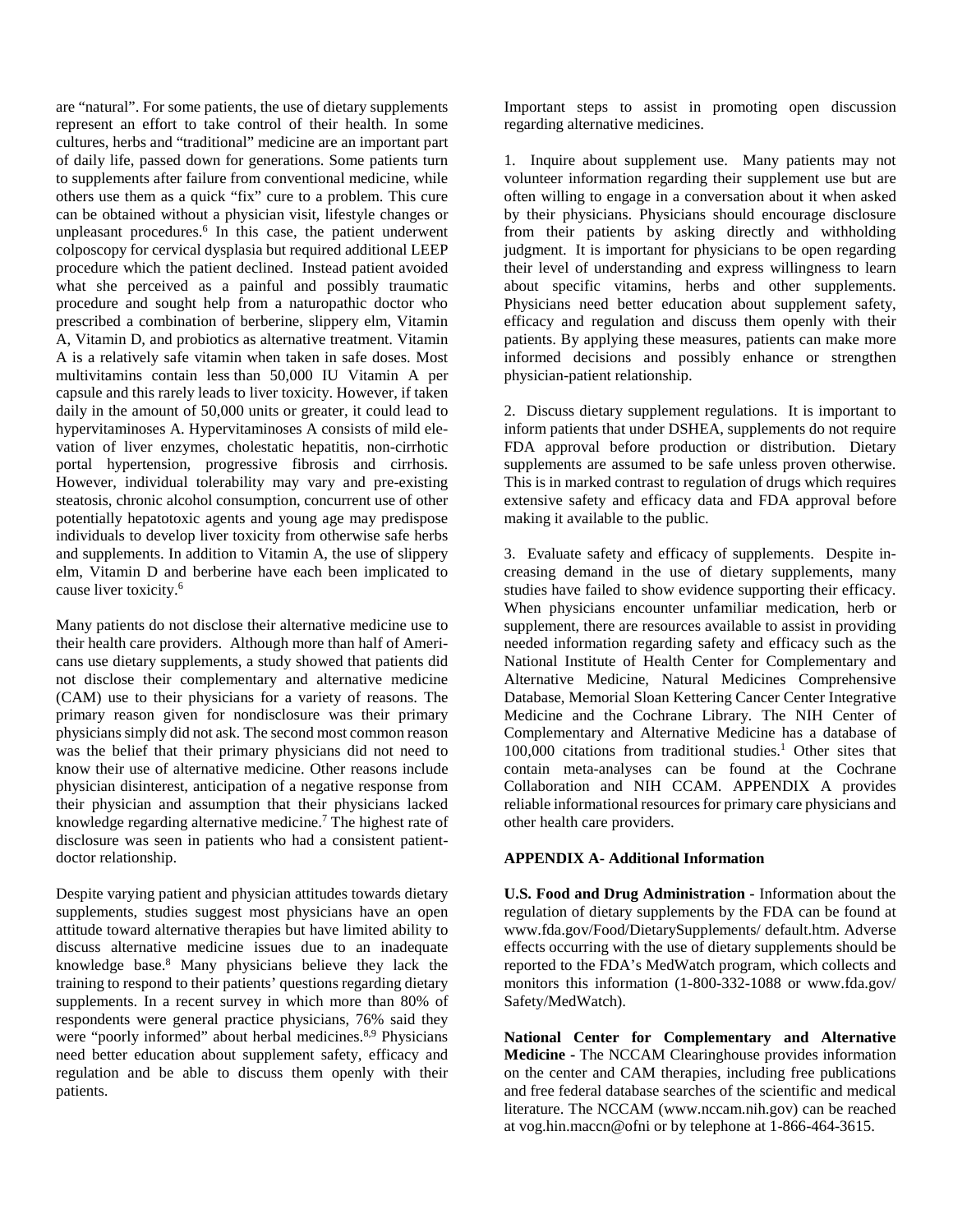#### **National Institutes of Health, Office of Dietary Supplements**

- The Office of Dietary Supplements (ODS*)* evaluates scientific information, supports research, shares data, and educates the public about dietary supplements. The resources offered include publications and international bibliographic information from databases about dietary supplements. The office can be reached at www.ods.od.nih.gov or by phone at (301) 435-2920.

**The U.S. Pharmacopoeia -** The USP is a nongovernmental public standards-setting author-ity for prescription, over-thecounter, and other health care products that are manufactured and sold in the U.S. The U.S. Pharmacopeia–National Formulary (USP–NF) describes quality standards for dietary supplements. The USP also offers a voluntary supplementtesting program as well as a listing of quality-tested supplements. More information is available at www.usp.org.

**Herbal Companion to the** *AHFS–DI* **(American Hospital Formulary Service–Drug Information) -** *AHFS–DI* is a publication from the ASHP that includes monographs on uses, indications, dosage ranges, cautions, interactions, regulatory status, and references regarding herbal supplements. This science-based information was collected from more than 3,000 sources and has been reviewed by an advisory board of physicians, scientists, and other medical professionals who are recognized as experts in herbal therapies. More information can be found at www.ashp.org/import/news/ pressreleases/ pressrelease.aspx?id=107.

**The Review of Natural Products: Facts and Comparisons -** This comprehensive publication includes more than 350 peerreviewed, evidence-based monographs. This reference provides detailed information about natural products, including their botany, history, chemistry, pharmacology, medicinal uses, toxicology, drug interactions, and patient information. More information can be found at www.factsandcomparisons.com/ review-of-natural-products-bound.aspx.

**PDR for Herbal Medicines (Physician's Desk Reference for Herbal Medicines) -** This compendium of general and clinical knowledge of herbal medicine, published by Thomson Reuters, provides evidence-based identification, safety, efficacy, and therapeutics information cross-referenced to therapeutic category, indication, side effects, and drug interactions.

**Natural Medicine Comprehensive Database -** This comprehensive database (www.naturaldatabase.com) includes evidence-based information on herbs, vitamins, minerals, and other dietary supplements regarding their interactions, uses, safety, efficacy, special populations, and ingredients.

**American Botanical Council -** This nonprofit organization is dedicated to promoting the effective and safe use of medicinal plants and phytomedicines. The council publishes the journal *HerbalGram,* offers literature reviews, and provides access to continuing education materials on dietary supplements, including the *German Commission E Monographs*. These

monographs describe more than 300 herbal products that have been evaluated by members of a German regulatory agency, including physicians, pharmacists, scientists, and toxicologists, by using case, clinical, and field studies as well as other scientific literature. More information can be found at www.herbalgram.org.

**Natural Standard, The Authority on Integrative Medicine -** An international research collaboration, Natural Standard collects and synthesizes data on CAM therapies and dietary supplements. This information is incorporated into fully referenced evidence-based monographs that have undergone a blinded editorial and peer-review process. Natural Standard also publishes reference books, research reports, and monthly newsletters that can be accessed at www.naturalstandard.com.

**Journal of Natural Products -** This publication focuses on the chemistry and biochemistry of naturally occurring compounds and the biology of the living systems from which they are derived. The journal (http://pubs.acs.org/journal/jnprdf) is copublished monthly by the American Chemical Society and the American Society of Pharmacognosy.

### **REFERENCES**

- 1. **Dunn JD, Cannon HE, Lewis T, Shane-McWhorter L**. Development of a complementary and alternative medicine (CAM) pharmacy and therapeutics (P&T) subcommittee and CAM guide for providers. *J Manag Care Pharm*. 2005 Apr;11(3):252-8. PubMed PMID: 15804209.
- 2. **Bazzie KL, Witmer DR, Pinto B, Bush C, Clark J, Deffenbaugh J Jr**. National survey of dietary supplement policies in acute care facilities. *Am J Health Syst Pharm*. 2006 Jan 1;63(1):65-70. PubMed PMID: 16373467.
- 3. **Barnes PM, Bloom B**. Complementary and Alternative Medicine Use Among Adults and Children. *National Health Statistics Report*, December 2008. Available at: https://nccih.nih.gov/sites/nccam.nih.gov/files/news/nhsr1 2.pdf
- 4. **McHughes M, Timmermann BN**. A review of the use of CAM therapy and the sources of accurate and reliable information. *J Manag Care Pharm*. 2005 Oct;11(8):695- 703. Review. PubMed PMID: 16194134.
- 5. What's Behind Our Dietary Supplements Coverage? Consumer Reports (January 2001).
- 6. **Ashar BH, Rowland-Seymour A**. Advising patients who use dietary supplements. *Am J Med*. 2008 Feb;121(2):91- 7. doi: 10.1016/j.amjmed.2007.10.031. Review. PubMed PMID: 18261493.
- 7. **Ahn JH, Kim SB, Yun MR, Lee JS, Kang YK, Kim WK**. Alternative therapy and abnormal liver function during adjuvant chemotherapy in breast cancer patients. *J Korean Med Sci*. 2004 Jun;19(3):397-400. PubMed PMID: 15201506; PubMed Central PMCID: PMC2816841.
- 8. **Jou J, Johnson PJ**. Nondisclosure of Complementary and Alternative Medicine Use to Primary Care Physicians: Findings From the 2012 National Health Interview Survey.